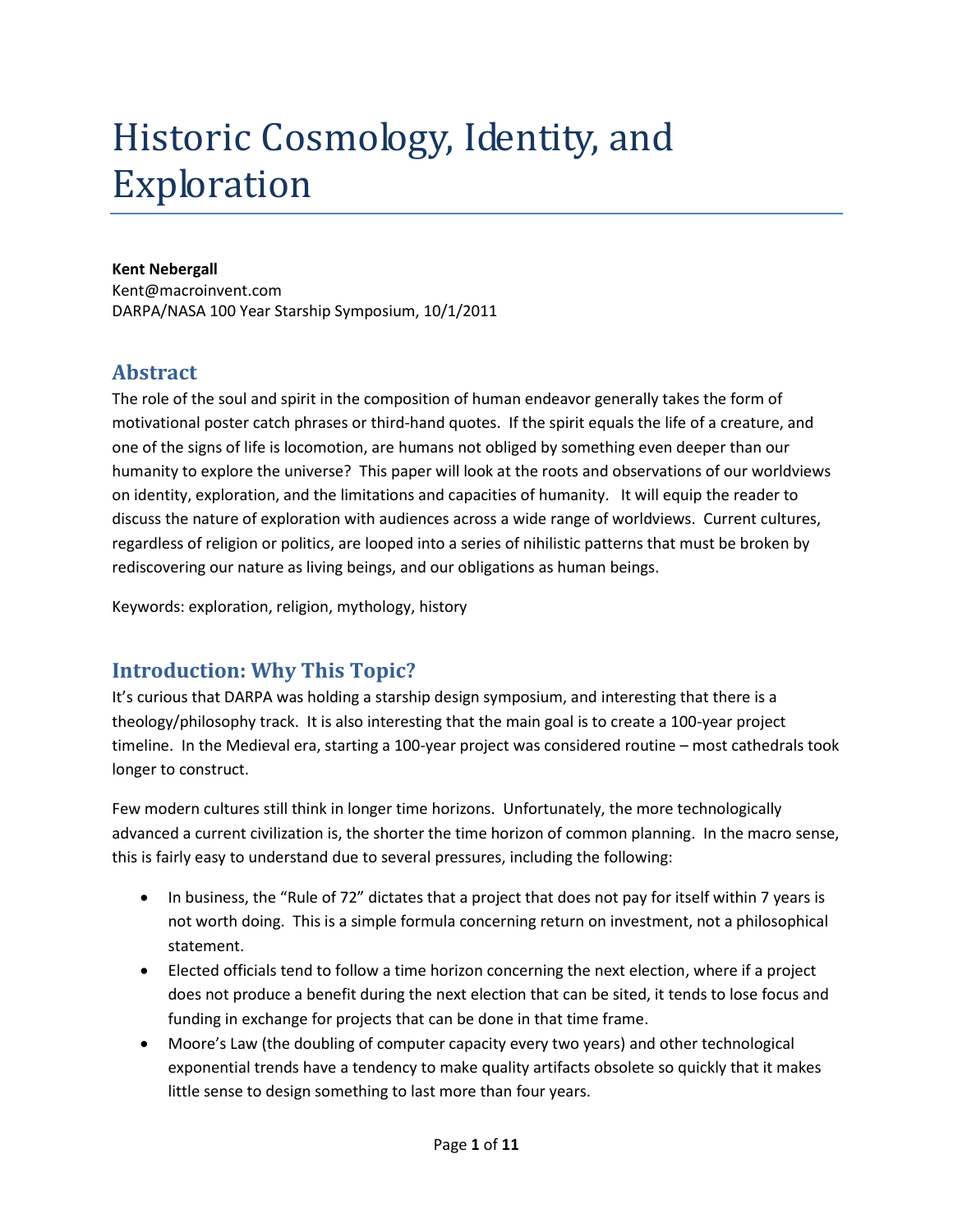In the end, modern cultures are shaped by financial, political, and technological systems to think in the short term. The only projects with long time horizons discussed at the moment are the following:

- Space settlement advocacy (including the 100 Year Starship)
- Gene banks, including seed banks to preserve species
- Nuclear waste disposal sites [1]
- Various threats to humanity or culture (these are warning signs rather than blueprints).

With the exception of space advocacy, nothing on this list improves the world beyond the current state. It simply focuses on maintaining the status quo or reducing risk to it. Venture capital and government funding for future-focused designs is nearly impossible due to the first bullet list. However, and this ties back to "Why a philosophical/religious track?", there is this concept: "Where there is no vision, the people parish." (Proverbs 29:18 [2])

So how should society focus on and press toward the one positive goal of space settlement?

# **What is the Goal?**

Put succinctly, the goal is Human Exploration and Settlement of the Heavens.

Space advocates differ on timelines, methods, and so on, but this is the core goal for this discussion. This paper breaks down the terms as they are understood, historically, to the roots of Western Civilization, and follows the legacy of these elements forward to the present and future.

- What does "Human" mean?
- What does "Heaven" mean?
- What is Exploration and Settlement?
- What holds us back?
- What drives us forward?

# **What does "Human" Mean?**

The Judeo-Christian definition of human nature has been the dominant model, because our Western cultures and languages have grown within this worldview for two millennia. Some of these elements are parallel to ancient Greek terminology as well, because it was the prevailing language used during the writing of the New Testament. It was also the dominant educational model during the Hellenistic era, late Middle Ages, and Renaissance.

The Judeo-Christian breakdown of the human entity is body, soul, and spirit. Sometimes, it is also broken down into heart, soul, strength, and mind, but this focuses on action points of the human being – elements of human endeavor that are both controlled by person and used to interface with the world. This paper will focus primarily on the original three elements because they deal with the entity itself rather than the attributes or interfaces.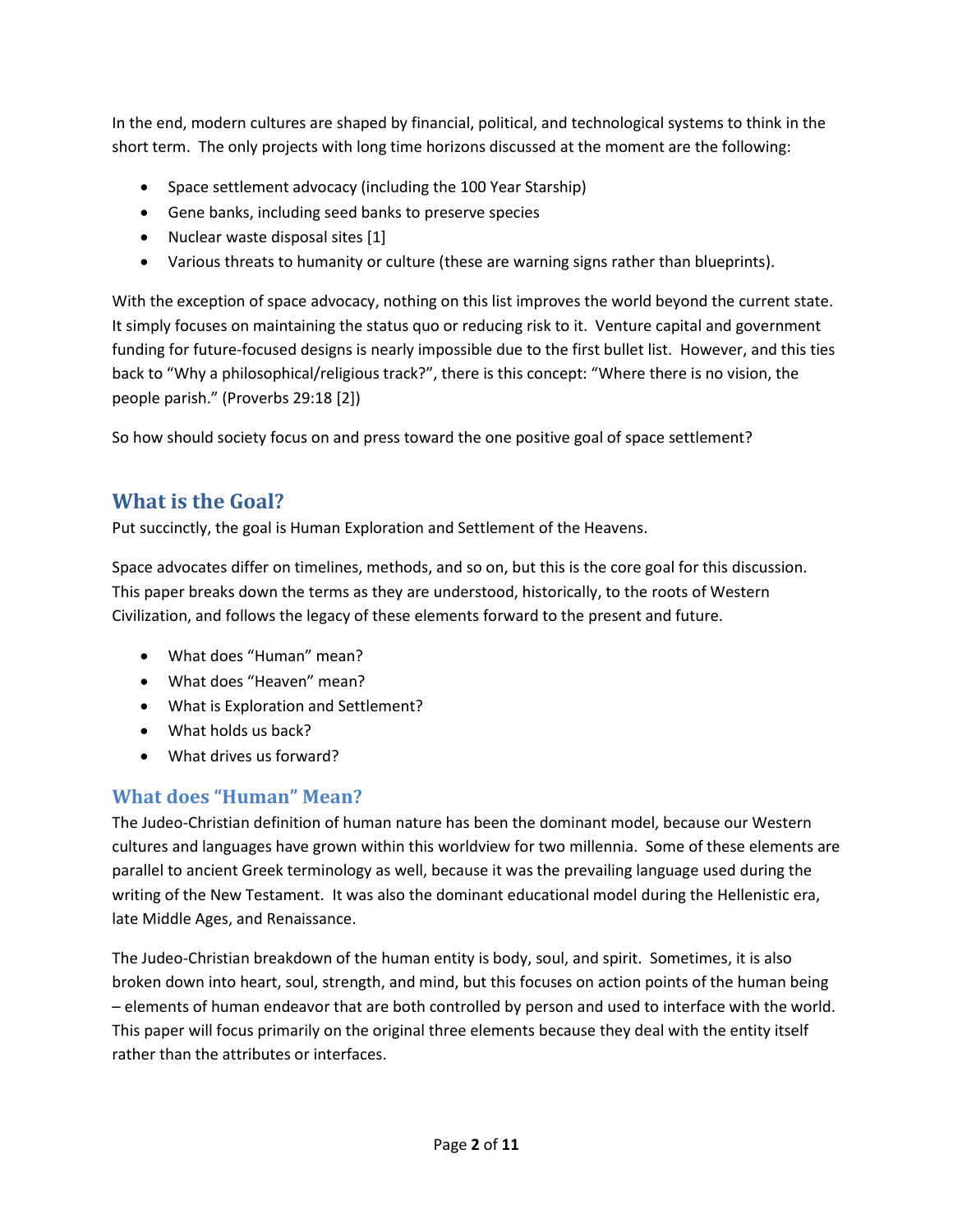#### **The Body**

The body is the physical entity of a person consisting of matter and information. Studies have shown that 98 percent of a person's atoms are swapped out every six months [3]. In essence, a person is similar to a candle flame. One still refers to the same flame, minute to minute, even though the flame's atoms at the moment were solid wax five minutes ago, and will be air components in five seconds. In a sense, even the Materialist cannot call the body material only. A purely materialist body is a dead body. A living body is a frame of information through which matter passes. It is static and dynamic information, transitional atoms, tooth enamel, and possibly a few metal fillings. The "key performance indicators" (KPI) of the body are health and fitness.

#### **The Spirit**

The spirit is associated with the breath, blood, or life force of a human or animal in most worldviews. One without breath or blood is considered dead. God breathing life into a person is considered an act of sentient creation. Scripturally, this is discussed not only with Adam (Genesis 2:7 [2]), but with Ezekiel and the Valley of Dry Bones (Ezekiel 37:1-10 [2]). Note what was said about the body and atomic replacement. The atoms that exist in the body for the shortest period are breath. Spirit is considered an adjective to describe how much "life" is in a person or animal – energy level, awareness, and ambition. Spirit can also describe a group with a common purpose and identity, though usually for groups focused on physical activity, such as sport or military. The KPI of the spirit are energy and resolve.

#### **The Soul**

One problem with English is that the word "spiritual" means matters of the soul, not spirit. English lacks a word for matters of the spirit distinct from the soul. This confusion is even stronger in German, where "geist" means soul, spirit, and ghost. In both Greek and Judeo-Christian sources, the soul is essentially the nature of divine image/intelligence implanted in matter, and thus a bit of eternity breathed into mortality that remains intact when the mortality ends life. The soul is the immortal component of a human being. In most cosmologies, is subject to judgment or reward, and subject to eternal life.

In more secular terms, one can call it the mind, as distinct from the brain. The secular immortality, judgment, and reward are related to the reputation and works of the person. Acts of creation also may exist beyond the person's ability to breathe – acts such as having and educating offspring, writings, and other creative acts. So in some sense, the soul is also information, but it is something else.

Another definition of a soul, conversely, is "that which remains when everything else about a person is removed". All attributes are removed, leaving only an entity. The name, body, history, profession, personality, and so on are all attributes. Who is the person when all of that is taken away? To truly answer the question, "who are you?", and give an answer that is not an attribute, is to define one's soul – one's ultimate identity. The KPI of the soul are integrity, independence, and accountability. Without independence, there is no identity or accountability, and therefore no personal integrity.

## **Greek Creation**

The ancient Greeks believed in four terrestrial elements – Fire, Earth, Air, and Water, with a fifth celestial element called "holy ether" or simply ether. At creation, "some god, or Nature" who predated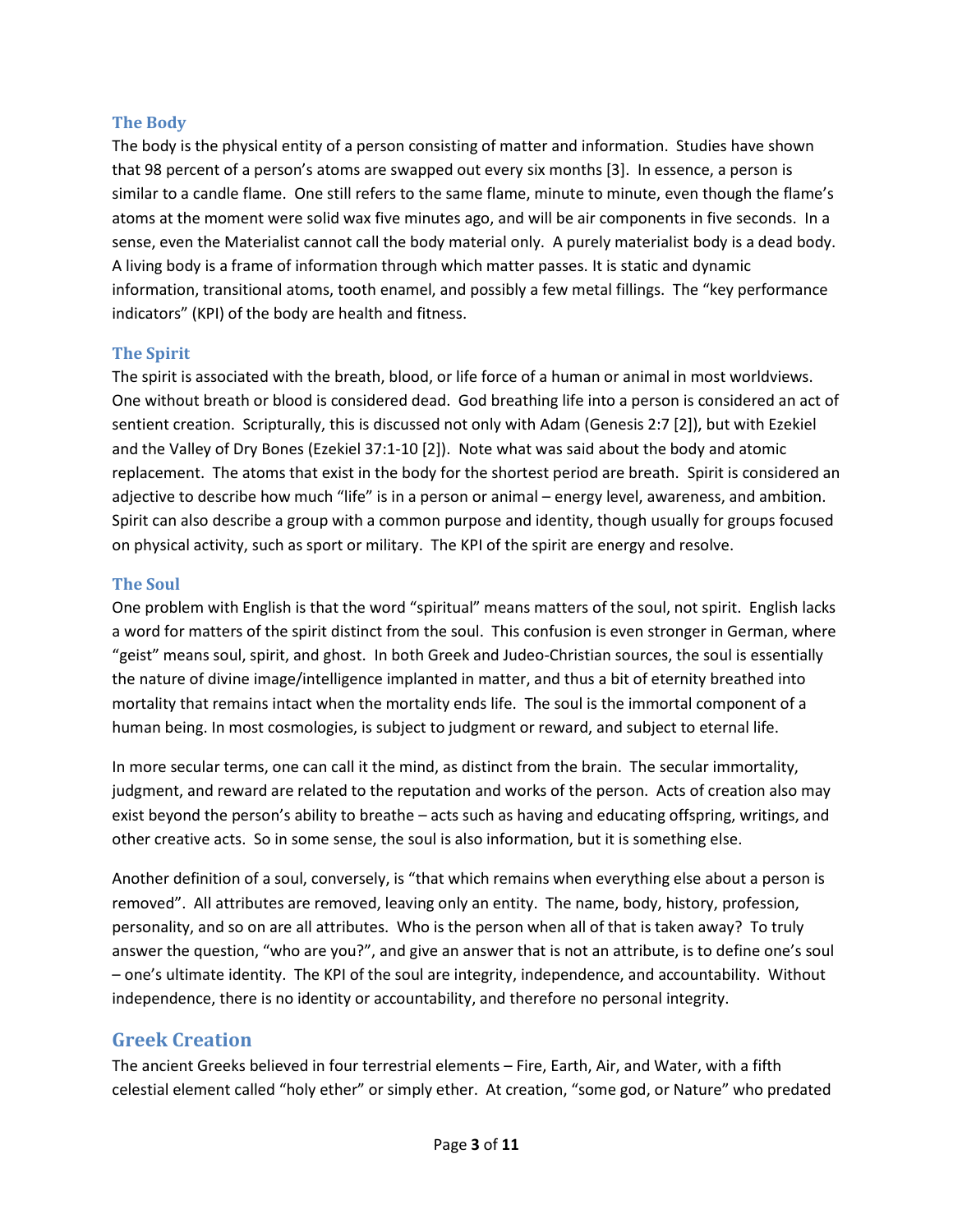the Greek pantheon, separated the chaos of five combined elements into strata based on mass. Ether floated to the top, followed by fire, then air, water and finally heaviest earth. The Greek universe is one big settling pond. Earth is not the center of the Ptolemaic universe – it's the bottom.

"Maybe the earth that was freshly formed and newly divorced from the heavenly ether retained some seeds of its kindred element – earth, which Prométheus, the son of Iápetus, sprinkled with raindrops and moulded into the likeness of gods who govern the universe. Where other animals walk on all fours and look to the ground, man was given a towering head and commanded to stand erect, with his face uplifted to gaze on the stars of heaven. Thus clay, so lately no more than a crude and formless substance, was metamorphosed to assume the strange new figure of Man." (Metamorphoses 80-89) [4]

Ovid's Metamorphoses was written roughly 100 years prior to the life of Christ, and was written to roughly the same audience and in the same language as the New Testament. The Greco-Roman and Judeo-Christian models of humanity are very similar in this regard. Both define humanity as a combination of lowly dust and divine spirit. Humans retain the frailty of the first and nobility and permanence of the second. This paradox is a recurring theme in poetry and literature. Ray Bradbury's Forward to "Mars and the Mind of Man" is an ideal example.

"I would take him – warts, bumps, hogwash, mush, and all, every athlete's foot of him, armpit lumps, corns, bad dreams – and put him on the Moon, Mars, and drop him in the Coal Sack Nebula shouting with joy, shrieking with fear, and alive, alive, O!

"Don't think you can improve a thing that is already improved, already lost; always behind but always winning; filled with midnight, burning with sun; sly and untrusty, open and lacking guile.

I sing paradoxical man…

…I sing the entire man, then, going into Space." [5]

## **Greek Concepts of Human Nature and Life**

Aristotle defined the world in terms of form and substance. Substance could be without form (chaos) but form could not be without substance. Ideal forms existed in the ether, with imperfect shadows in the earthly realm. Life was defined by a third component called anima or psyche – akin to the spirit and soul. He divided this into three types; vegetative soul, the animal soul, and the rational soul – found only in man. The Christian equivalency would state that humans have both the animal psyche (called the spirit) and the rational psyche (called the soul).

## **What does "Heaven" mean?**

The term "heaven" has three meanings in biblical contexts and two in Greek, and all have carried forward to English.

- **The First Heaven** is the atmosphere.
- **The Second Heaven** is space the planets and stars. Basically the observable universe.
- **The Third Heaven** is the context of God's throne, the afterlife, and eternity. It appears to be extra-dimensional or outside the context of the observable universe. It does have a material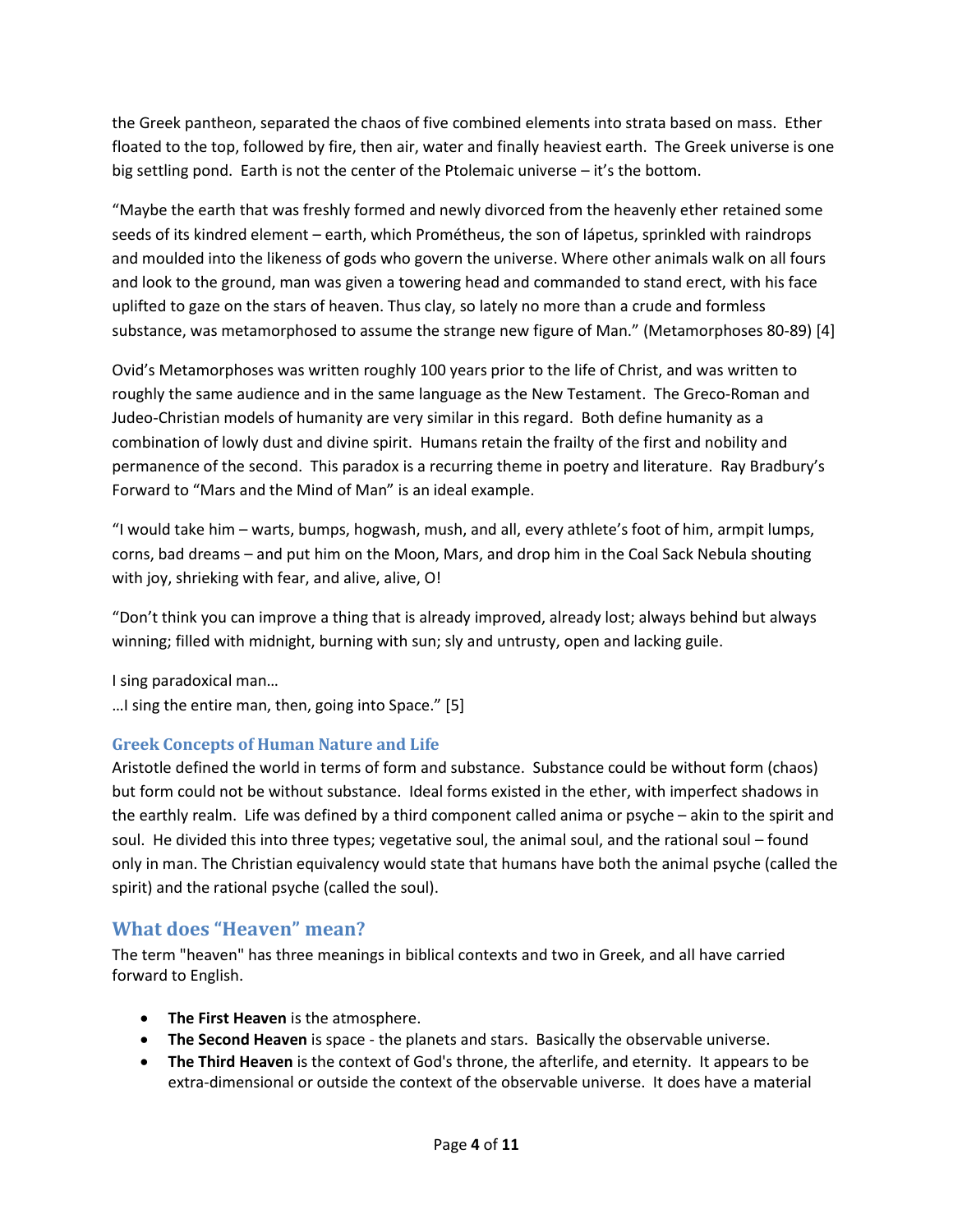nature in the sense that the Bible describes objects there, and time does pass there because things happen in sequence.

One often says "heavens" in English to refer to stars and occasionally storms ("the heavens opened up and poured rain"), because biblical language is so engrained in Western culture. Even so, this can prove confusing when people don't realize this. Children assume Grandma went to live on a cloud with a harp.

Ancient Greeks understood that air was distinct from and heavier than ether and fire, thus first and second/third heavens were distinct. They associated things that were unchanging and immortal with the sky and things that changed and died with Earth and weather. They frequently blurred the lines between space and spiritual matters, seeing the planets as gods or representations thereof, and seeing the Milky Way as the main road of the gods.

## **What is Exploration and Settlement?**

Humans are not unique in our spirit of exploration. It has been observed that when a dog is introduced to a new room, it will go straight to the middle of the room and then look and smell around. A cat, conversely, will go along the walls slowly with a stronger sense of danger, depending more on sound and motion to detect risks. The spirit of exploration is not limited to humanity. Leave the door to a room that is forbidden to a cat or dog open and unobserved for five minutes and one knows where to find the cat or dog. Another oddity is that most people don't realize an older dog has gone blind until they rearrange the furniture, resulting in collisions. The dogs become so used to the patterns, scents, and paths of a room that they no longer need to reference the scene visually. Exploration, therefore, may be cautious, bold, or inadvertent due to change in the entity and/or environment.

## **Exploration and Colonization as a Life Function**

Expansion of territory for species is necessary for survival. By expanding to the limits of the acceptable habitat, a species acts to prevent an extinction event at a given location from wiping out the entire genome. These events are fairly routine – drought, epidemic, fire, flood, volcano, competitive species, and so on. Conversely, if the danger passes from a given region, the species can spread back into the impacted zone and re-colonize it.

Among the core functions of life are Locomotion and Reproduction. While plants remain rooted, their seeds are designed to spread by various means. For the purpose of animal/human exploration, one could also include Adaptation, Response to Stimuli, and Growth.

In order for a person or animal to explore a new territory, one must be aware it exists, evaluate it in terms of danger and opportunity, and either move there personally and/or spread offspring to that region. Plants, spiders, and coral do the latter blindly, using large numbers of progeny and repeated attempts to spread with wind or water currents. Necessarily, each blind attempt must consume as little energy and matter as possible so that it may be repeated thousands of times. A hybrid approach is used by fruiting trees that invest more energy in seeds with fruit, so that animals may do the locomotion process. In a sense, they are using the intelligence and locomotion of the animals parasitically.

In terms of spaceflight, the plant model may be used if nanotechnology or robotic flight were to become highly affordable. Robotic flight is already more affordable than crewed flight, with robotic missions vastly outnumbering crewed missions and spreading over a much larger range of space. The model would presumably be repeated with starships, with robotic vehicles being optimized for minimal mass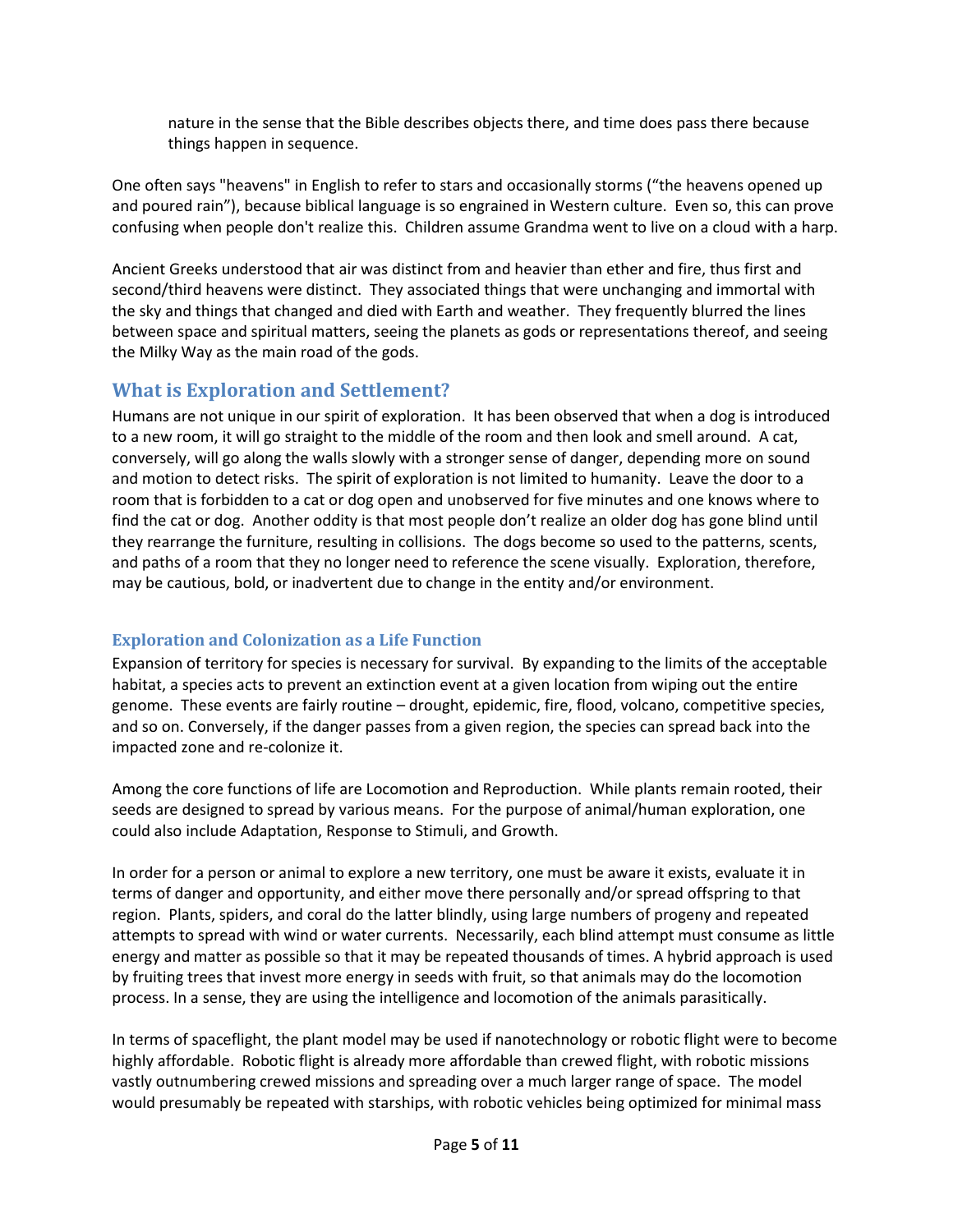and maximum quantity. Minimal mass is also dictated by the rocket equation, and further enforced with relativistic starship designs due to the increase in mass as the vehicle approaches the speed of light.

Knowingly going from a familiar territory to an unfamiliar one requires a degree of energy, risk tolerance, and strength. The earlier example of the discrete cat and the bold dog gives some feel for where the two animals are on the food chain. Cats depend on evasion for survival if attacked by a larger animal, whereas dogs depend on having the rest of the pack nearby. Dogs often announce themselves into wilderness with barks and howls. By this boldness, they in effect intimidate larger creatures who may hear one animal call and think a meal is available, then hear the responses of other dogs and back away for fear of being outnumbered.

To explore is to potentially live; to stagnate is to inevitably die. The creature that cannot explore or reproduce into new environments is in all probability stagnant because it cannot adapt to a changing environment, and all environments change eventually. As with a single goldfish in a fishbowl or an ant colony with no queen, systemic death is only a matter of time.

# **What Holds Us Back?**

# **Ancient Greece and Hubris**

An irony of ancient Greek stories is a mixed attitude toward adventure. Any attempt to fly or enter the realm of the gods was considered hubris, or excessive pride. Even those with a Greek god as a father were discouraged from doing so. There are four examples, and all end badly for the adventurer.

**Prometheus**. Known for stealing fire from heaven and bringing it to man, he is punished by the gods for his crime by being chained to a rock and having his liver picked out by an eagle by day only to have it grow back each night.

**Phaethon** was the son of Helios and the ocean demigoddess Clymene. He seeks assurance from his mother that he really is the son of the sun god. So he goes to the home of the sun god and asks his father if he may drive the chariot of the sun across the heavens. As often happens on first borrowing the father's car keys, he does poorly. After creating deserts and other mishaps, Zeus angrily strikes him with a bolt of lightning and kills him, sending him plunging to earth before he can do any more damage. The horses of the sun chariot continue without him. They rebelled because they sensed a weaker hand guiding them.

**Daedalus and Icarus.** The father and son flight team attempt to cross an ocean through the sky on wings made of feathers and wax. Icarus, again surrendering to hubris, attempts to fly to the sun and the wax holding his wings together melts, dropping him into the ocean to his death. Daedalus survives but curses his hubris in taking an action that results in his son's death, and swears off flying again.

To be fair, 2400 years ago, it was perfectly logical to associate flying to the skies with excessive pride. There simply was no method available to do so literally. It also implies one wants to elevate one's corrupt carnal self (carne) to the pure realm of the Logos, or perfect untainted celestial form.

Does this mean the Greeks were cowardly with regard to exploration? Absolutely not – they directed their spirit and expansion to the seas. Ancient Greeks were like brave adventurous dogs in the horizontal seas but contemplative and discrete cats in the vertical skies. Exploration of the heavens was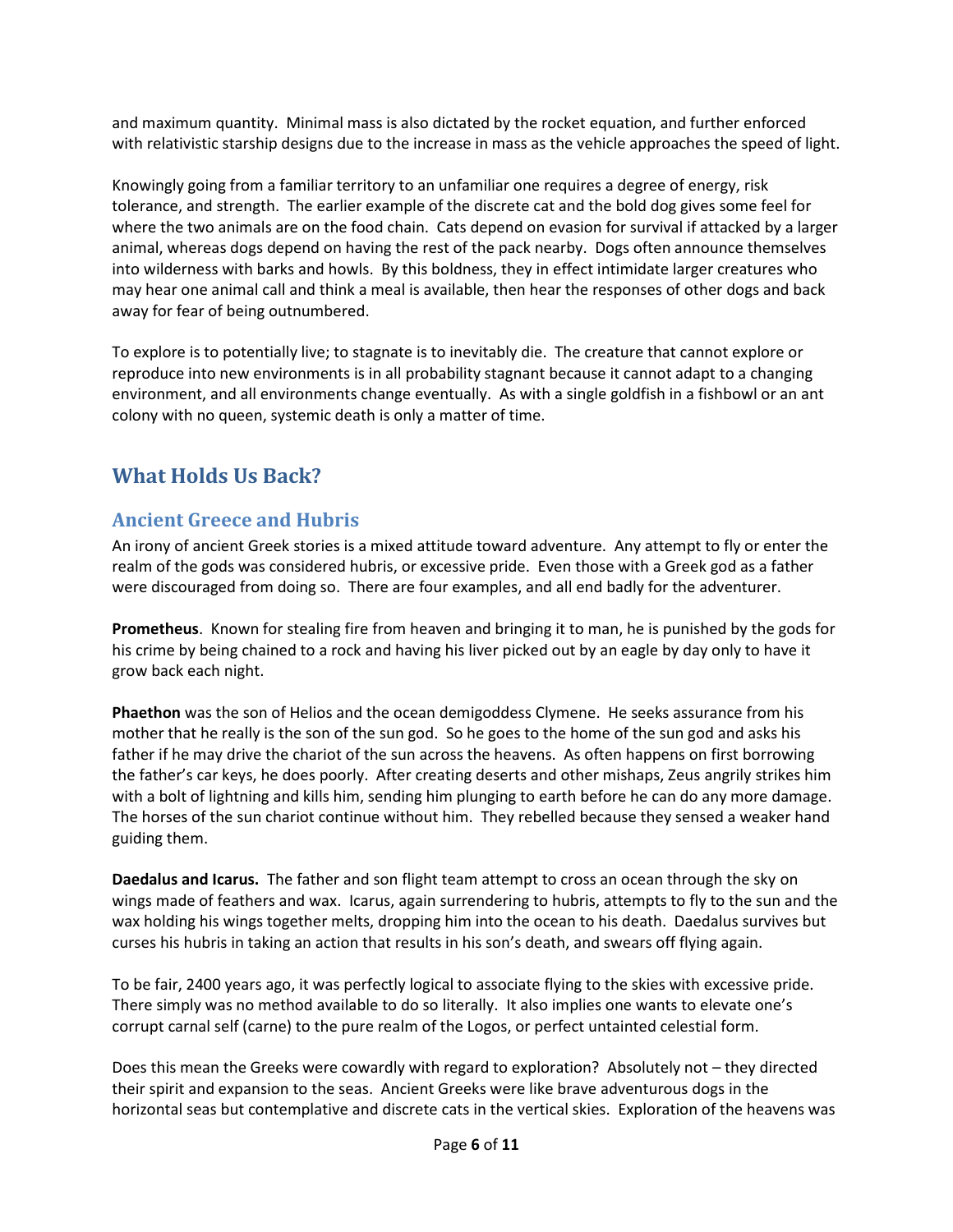confined to poetry and mathematics. While this provided a foundation for science and philosophy, it also provided an unnecessary inhibition that outlived its usefulness once humanity ran out of Earth to explore.

## **Greek Preconceptions in the Medieval Mind**

Late Medieval and early Renaissance scholarship was rooted in many sources, both ancient and contemporaneous. Greek thought formed the basis of many rules of logic, mathematics, and astronomy. As such, a student of that time period would learn not only Pythagorean mathematics but philosophy from translated works. Similarly, chemistry was a mix of observation, experiential and traditional medicine, and mystical alchemy.

For example, until Newton's Principia described gravity, there was controversy concerning whether or not the Earth rotated. They understood centrifugal force would spin objects away, but when it came to observations of gravity (for example, the moon pulling tides), they were left using terms such as "animal faculties", "virtues", "spirits and humours" and "magnetism" to describe WHY attraction between the moon and oceans occurred. Lacking a non-mystical explanation of gravity to overcome centrifugal force, some were left with the least mystical solution – a stationary Earth [6]. Kepler, Gilbert of Colchester, Galileo, Tycho, and Newton can't be blamed for this – the original texts concerning mathematics, geometry, astronomy, and so on were translations of Greek philosophers and mystics. They were simply following their textbooks until they made enough observations with sufficiently accurate instruments to question them, and then developed sufficient mathematical skill to build more accurate models from scratch. Even the Copernican model initially maintained crystal spheres and other Greek concepts in the first iteration. Galileo did not run afoul of Christian thought with his telescope, but the leftovers of Greek thought on the moon and planets as perfect spheres moving in perfect circles. Kepler's own progress was slowed considerably because he has to overcome his Greek preconception of circular orbits to match the observed orbit of Mars to an ellipse [6].

Bringing common knowledge from roots in Greek philosophy to more modern observational science was an extended effort over several generations, done one step at a time. That said, the effort to break the cultural inhibitions of Plato and Ovid remains a contemporary effort in the present day.

## **Breaking the Crystal Spheres from Above and Below**

The seeds of the unity and split between Greek and Christian worldview can be found in the Gospel of John, chapter 1. Written to a Hellenistic audience, it begins with concepts that are simultaneously perfectly Greek and perfectly Hebrew. "In the beginning was the Word, and the Word was with God, and the Word was God." (John 1:1 [2]) "The Word" here is the English translation of Logos, or perfect celestial form. Logos is considered pure and divine, untainted by both physical distinctness and distance from the corruption of man in flesh (carne). It is the perfect form to which all earthly shadows are imperfect mimics, in accord with Platonic philosophy.

This Gospel continues in harmony with Greek thought until the Incarnation of Christ is put in Greek terms. "And the Word became Flesh, and made his dwelling among us" (John 1:14a [2]). This would have been difficult for a Hellenistic audience with a predisposition to believe that Logos would never lower and dirty itself to become carne. Ironically, it was acceptable for Greek and Roman deities to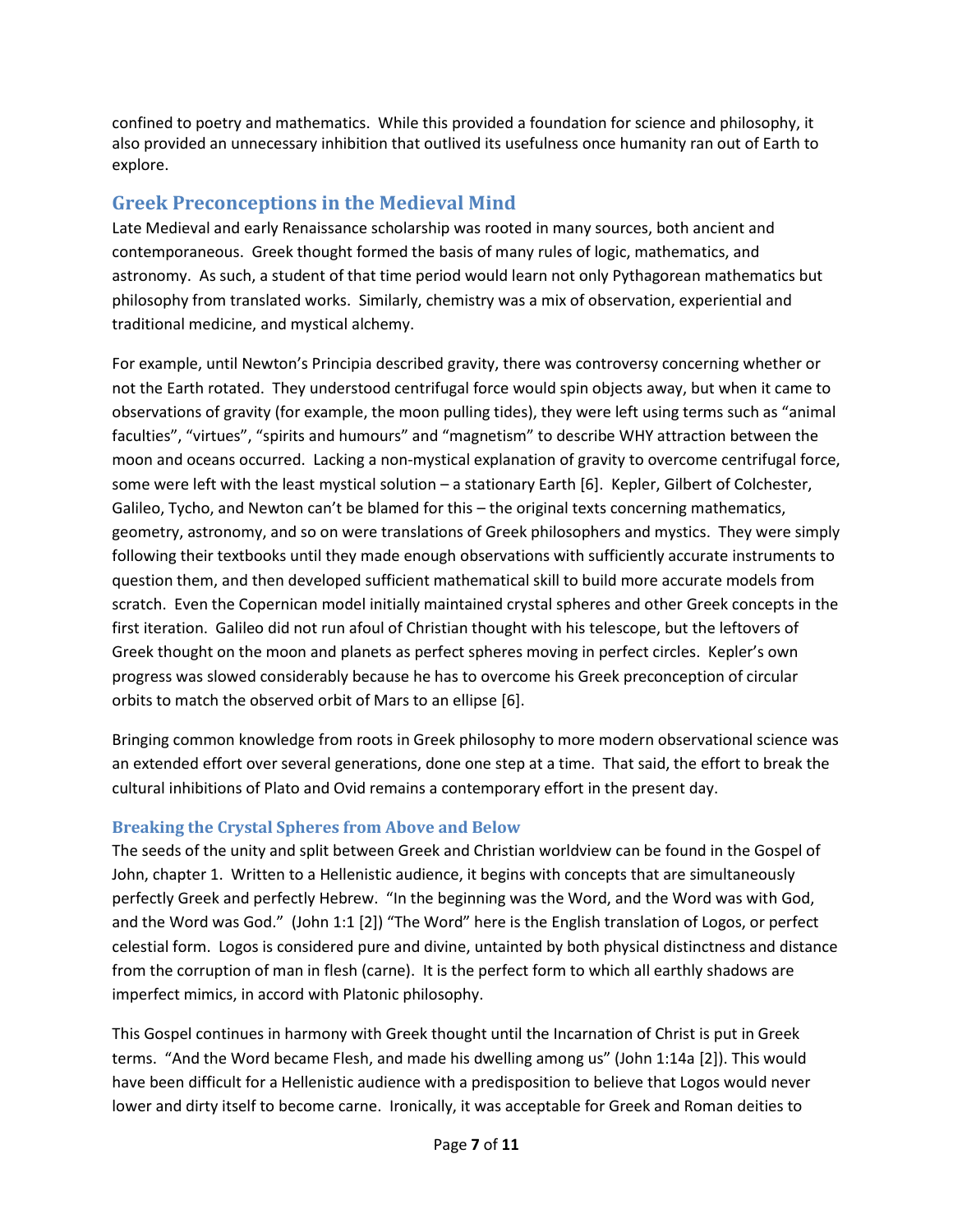appear in human form. It was accepted for the gods to come down as long as humans never ascended. Even the Hellenistic afterlife was just a deeper descent downward into Hades, albeit to either pleasant or unpleasant fates.

Then the scriptures get more complex. Christ lives, dies, is resurrected, and then ascends bodily to the third heaven via the first heaven (Acts 1:9-11 [2]). Add to this the change in the destination of the faithful from Hades (downward) to Heaven (upward), and the eventual bodily resurrection and ascent of the followers of God (1 Thessalonians 4:16-17 [2]). The Greek worldview is literally turned upside down.

## **Concerns for the End of History**

There are some Christians who interpret eschatology (end things) to assume that technological progress will soon come to an end. There is a strong harmonization of world events and systematic theology, particularly dispensationalist eschatology, in the last sixty years. This is not the place to discuss this directly, but rather to deal with this cultural inhibition to space exploration on its own terms.

Consider this passage from a description of the Second Coming of Christ: "And he will send his angels with a loud trumpet call, and they will gather his elect from the four winds, from one end of the heavens to the other." (Matthew 24:31 [2]). This is repeated in the next gospel with a slightly different set of overlapping detail: "And he will send his angels and gather his elect from the four winds, from the ends of the earth to the ends of the heavens." (Mark 13:27 [2]). Elect is another term for devoted followers of Christ. It clearly isn't meant to describe the third heaven because the "elect" there would by definition have already been "gathered". "Four winds" implies that this statement refers to the first heaven. Given the tens of thousands of airline passengers at any given moment, this prophecy is already staged.

The question of space colonization – the gathering the elect from the second heaven as well as the first, is completely open in these passages. Therefore, if an Evangelical objects to the idea of space colonization as a future goal because it violates a worldview concerning the end times, refer to this passage. Space colonization is not a closed issue, even in Evangelical interpretations of scripture.

Other beliefs concerning end times, particularly mystical concepts concerning 2012, or involving climate, economies and populations, are outside the scope of this paper.

## **Fear of Flight in Modern Culture**

The implication of this to Christian thought is that if one is eventually to ascend to the third heaven bodily, the first and second heavens are no longer forbidden to humanity. Furthermore, air travel is explicitly stated with regard to the earthly life in that last passage, where human flight is practically mandatory.

In the past 250 years, the cultural acceptance of human travel in the air, in space, and among the stars became a common theme Western fiction. Greek inhibitions faded from cultural memory and ballooning came forward from new understandings of, ironically, fire-plus-air being lighter than air alone. Eventually, more fictions became fact as Twentieth Century engineering, mathematics, and physics finally became accurate enough to build aircraft and spacecraft.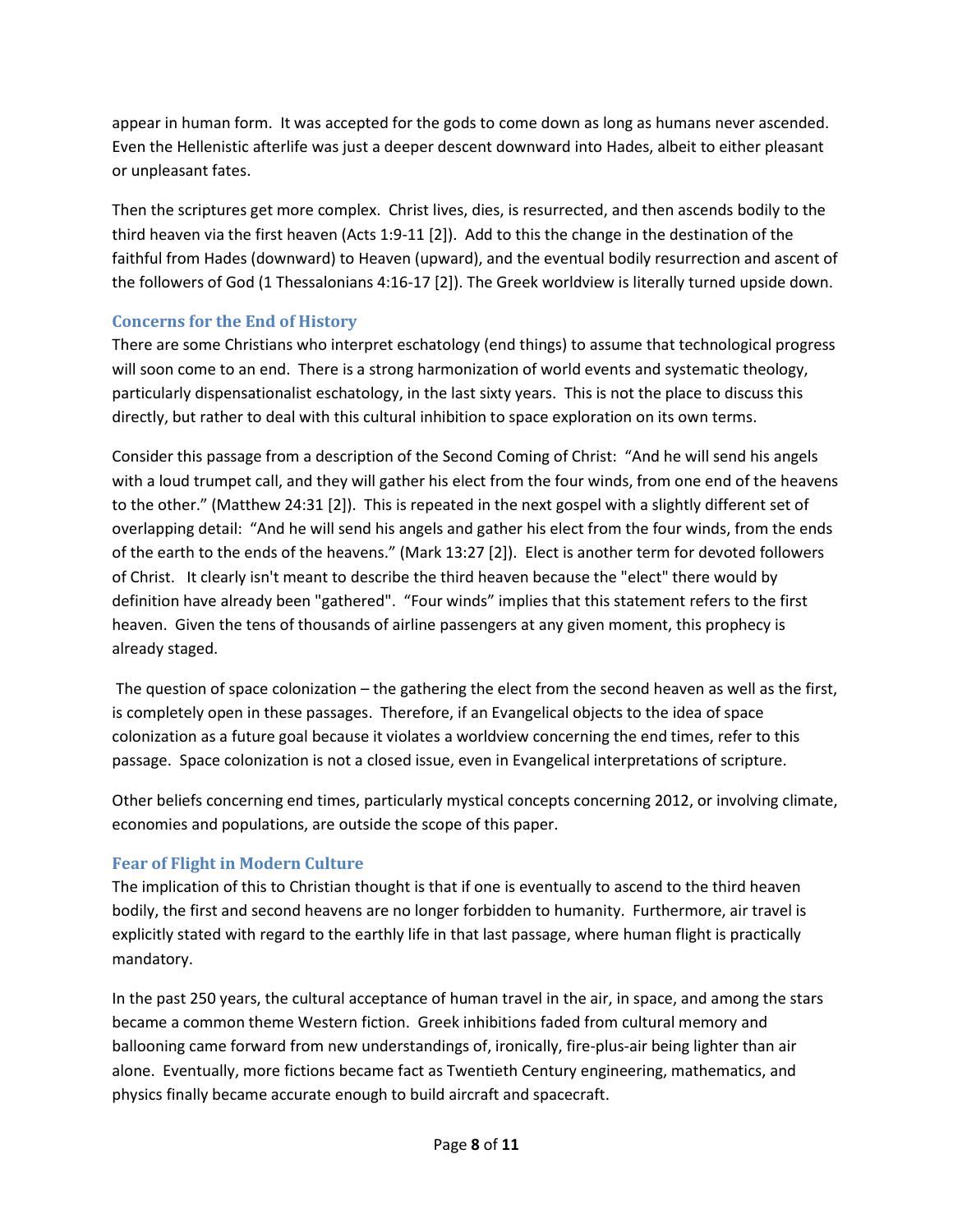Society still has some of the ancient Greek inhibition built into modern psychology with a new respect for the dangers of the air. Statistics are unclear, but between 10 and 25 percent of people are afraid to fly depending on your source. A pressurized tube moving at 100 times the speed of a mild jog at high altitude is definitely a new room to which many enter with catlike trepidation. There is a visceral reaction in some that tells the person that they don't belong there. For a population with experiential familiarity with the first heaven, and with a quarter of that population experiencing fear in that environment, one can easily imagine their reaction to the second heaven of space, particularly interplanetary or interstellar space.

# **What Drives Us Forward?**

## **The Age of Exploration**

As noted, while Greco-Roman thought was cautious with regard to the heavens, they were very brave with regard to the seas. The Odyssey, with its voyage to strange new lands, became a common theme of inspiration in Western culture. The coastal trading vessels combined with the mathematics of astronomy and navigation from ancient Greece. As humanity replaced the astrolabe with the sextant, and agricultural timekeeping with navigational timekeeping, the Age of Exploration was launched. Strange tales of sirens and Cyclops were eventually supplanted with stories of natural and cultural wonders in the New World and Pacific. The Greek and Roman sea dogs were never quite tamed, though they did still travel in packs called fleets for protection and support.

Other technologies and vehicles have been used for horizontal exploration. In 1937, the Antarctic Snow Cruiser was built in Chicago, driven to Boston, and shipped to Antarctica. It was a massive rover designed to drive the Antarctic continent from end to end, using an aircraft carried on its back to fly ahead and map routes. Unfortunately, it was designed too heavy and got stuck in the snow within three miles of its launch point. Zeppelins and prop-driven aircraft were used in polar and jungle mapping at the conclusion of the nautical age of exploration.

The age of nautical exploration did not end until the ice caps were fully mapped in the 1950's, culminating in the Nautilus nuclear submarine crossing the ice cap. In 1960, a American nuclearpowered base of 200 inhabitants was built under the Greenland Icecap. This subsurface base, called Camp Century, did research on polar living and construction for eight years prior to the reactor being removed and the base abandoned. The engineers did not replace it, in part because the space age was dawning. They fully expected their next project to be on the moon. Project Horizon was a US Air Force design for such a base. Obviously, this and many efforts in the years since have never got past the design reports after Apollo. It does, however, provide a bridge of continuity between the Age of Sail and the Space Age.

For the most part, the jet aircraft was the first to stop exploring new lands. By the time the practical jet was invented, the surface of Earth had largely been mapped. The jet began the shift from thousands of years of horizontal exploration to decades of vertical exploration with no horizontal component. People stopped asking where a new prototype aircraft went and started asking how high and fast it had flown. The cry of Icarus was finally silent.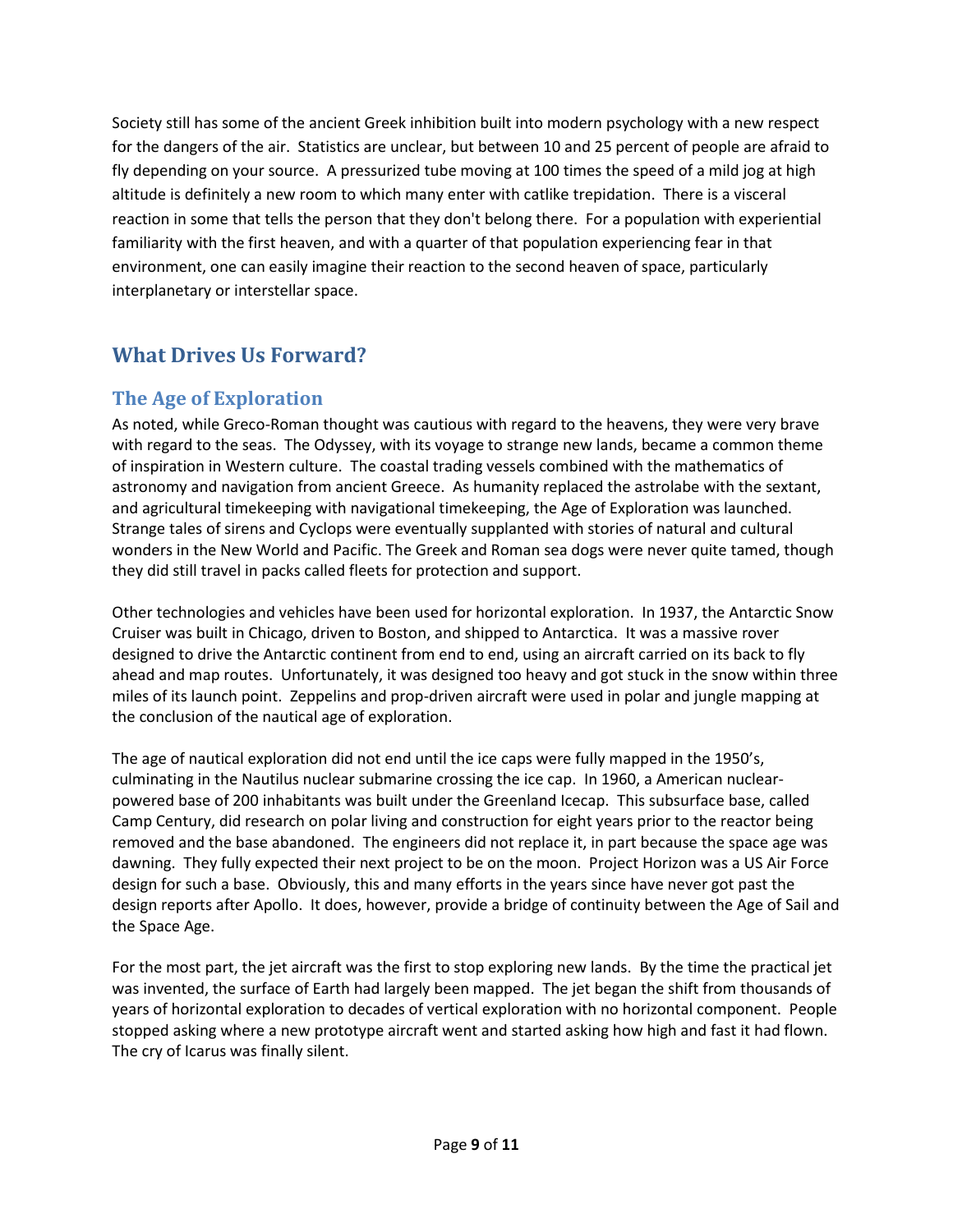In 1969, first Boeing 747, the first Concorde, and Apollo 11 first flew within 12 months of each other. But the exponential growth of aerospace suddenly leveled into a far less ambitious climb. At the end of Apollo, and again at the end of the shuttle era, America has rearranged the furniture and suddenly realized that the dog has gone blind. Institutional routines of always doing the same thing and following the same paths worked for so long. But slowly the vision was lost, so slowly that the dog, being more guided by scent than sight, never panicked about it. And without vision… well, eventually it gets to be time for a new dog.

The Greek roots of culture contained a horizontal driver and a vertical inhibitor. After the inhibitor was supplanted, the driver exploded into an age of exploration until, two thousand years after Ovid, humanity ran out of horizontal Earth to explore. Now society needs a new driver, and needs it in the vector previously occupied by the inhibitor. Humanity needs to go vertical.

# **The Holy Ether and Worldview**

There is a strong commonality of secular, Greco-Roman, and Judeo-Christian thought concerning the purity and beauty of space. Consider a photo of a beautiful nebula from Hubble. Humans have an intrinsic knowledge that the deep sky is completely untainted by our mistakes, pollution, anger, failure, or ugliness. A beautiful child can be corrupted or killed, a beautiful valley can be logged or bombed, but a beautiful nebula is untouchably vast and distant. Even if the Great Nebula of Orion were mined into oblivion by some future civilization, the next galaxy would offer a thousand such vistas. As humans, metabolism and error make much of the beauty before us waste and foul in our wake. Yet humans seek beauty and purity. It is perfectly natural to see beautiful plants as nourishing and put distance between ourselves and our waste products as defense from disease.

"The heavens declare the glory of God; the skies proclaim the work of his hands. Day after day they pour forth speech; night after night they reveal knowledge." (Psalm 19:1-2 [2])

There are many pastors who have used this passage to rationalize the purchase of a telescope. If God hid beautiful nebulae across the second heaven, unknown to humanity until the telescope, it is a responsibility to at least have a look at God's art gallery. The creativity, knowledge, and passion to build rockets are reflections of the knowledge of the heavens. There is nobility and a reward in anything that calls the mind skyward – of this both Greco-Roman and Judeo-Christian tradition agree from the very beginning. The idea that "the Heaven's declare the glory of God" provides the ever-opening beauty that can never be fully corrupted or consumed. The concept that every larger telescope and more distant space probe brings more and more untouched beauty to our eyes inspires at a very visceral level. This inspiration is not limited to Art, Science, or Faith, but inspires all three intensely.

## **The Soul and the Void**

The core principle of the rocket is that it is self-contained. A resilient psyche is critical to interplanetary space travel with nothing but sunlight and spacecraft to form one's environment. Interstellar travel is even more demanding, with not even a sunbeam for company.

Societies, and sometimes individuals, break down through phases of Apathy, Atrophy, and Anarchy. The opposite of each is Passion, Strength, and Integrity. As stated by Alexis De Tocqueville:

"It is because man is capable of rising above the things of the body, and of contemning life itself, of which the beasts have not the least notion, that he can multiply these same things of the body to a degree which inferior races are equally unable to conceive. **Whatever elevates, enlarges, and expands**